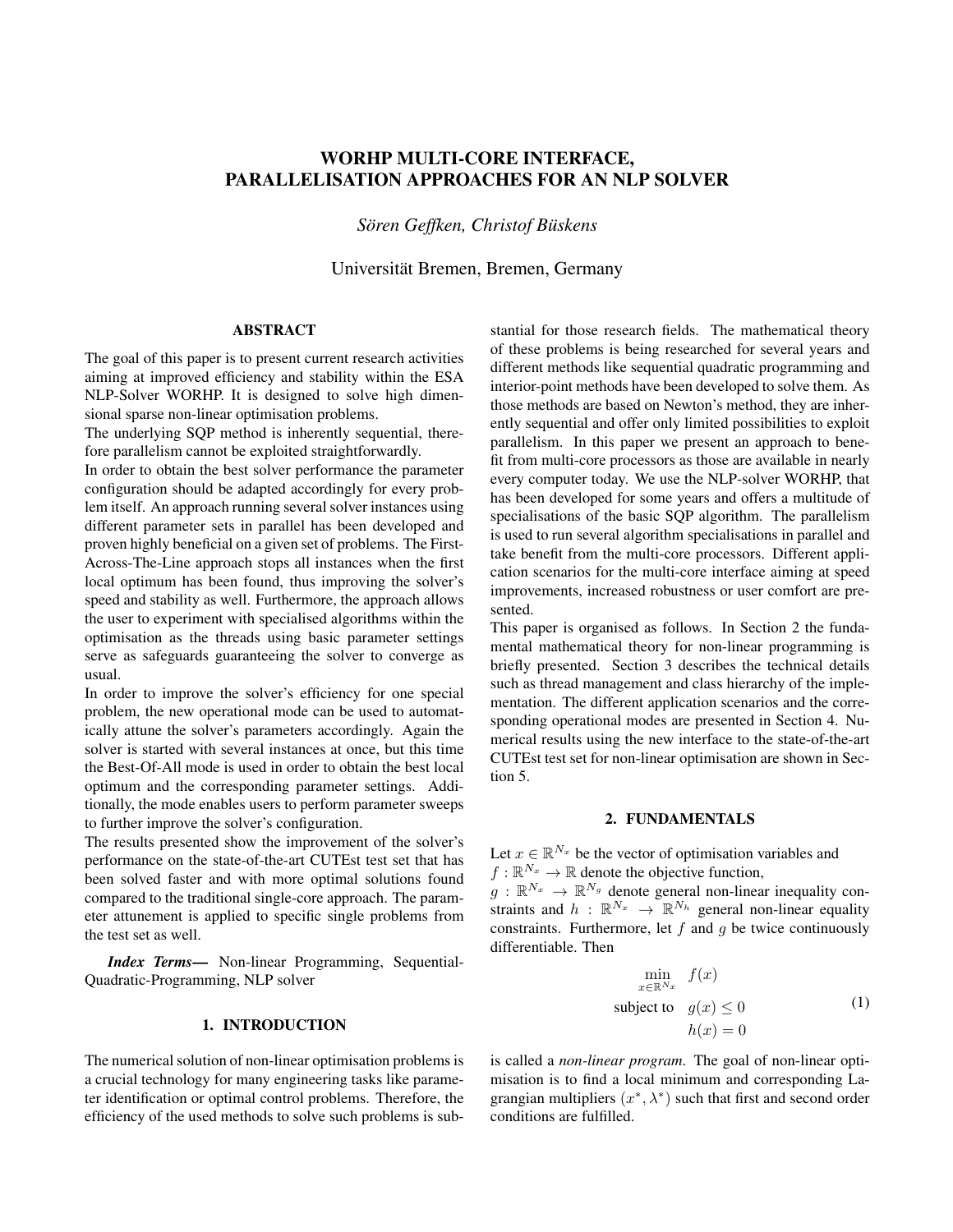The NLP solver WORHP [1] is designed to solve such problems even with possibly huge problem dimensions. In order to handle problems with up to  $10<sup>7</sup>$  optimisation variables and up to 10<sup>9</sup> different general constraints the sparsity structure of the derivatives must be taken into account.

Within the solver we apply a sequential quadratic programming algorithm (SQP). The basic principle is to approximate the non-linear problem by a series of quadratic subproblems of the form

$$
\min_{\substack{d \in \mathbb{R}^{N_x} \\ \text{unter}}} \quad \frac{\frac{1}{2} d^\top \nabla_{xx}^2 L(x^{[k]}, \lambda^{[k]}, \mu^{[k]}) d + \nabla_x f(x^{[k]})^\top d}{g(x^{[k]}) + \nabla_x g(x^{[k]})^\top d} \le 0
$$
\n
$$
h(x^{[k]}) + \nabla_x h(x^{[k]})^\top d = 0
$$

that are solved using an interior point method based on Mehrotra's predictor corrector method for linear programming [2]. The Hessian of the Lagrangian  $L(x^{[k]}, \lambda^{[k]}, \mu[k])$ can be given analytically, computed by finite differences or composed either using classic or sparse BFGS algorithms.

Specialised sparsity exploiting algorithms are applied to solve these subproblems and especially the resulting linear equation systems are handled efficiently.

The optimal solutions  $d^{[k]}$  of those subproblems are used as search directions in order to generate a converging sequence of points  $x^{[k]}$ ,  $k = 0, 1, 2, ...$  towards a local minimum of problem (1). The search direction  $d^{[k]}$  in the k-th iteration is used by the solver within its linesearch module to obtain the next iterate by application of the formula

$$
x^{[k+1]} = x^{[k]} + \alpha^{[k]}d^{[k]}.
$$

The linesearch module offers different evaluation strategies for the computed search directions. Merit function as well as filter based approaches are implemented within the solver and can be chosen by the user.

In Figure 2 a schematic overview of an NLP solver using sequential quadratic programming is given. The main steps within the algorithm are shown. Within the loop visible in the figure users are able to control multiple aspects of the algorithms used within WORHP. These parameters control different derivative computation methods, variations of the used linesearch algorithm, special features like feasibility refinement, the configuration of the integrated solver for quadratic programs or a great number of floating point parameters. Thus, the user is able to highly customise the solver to his special needs.

Unfortunately, most of these parameters require a detailed knowledge of the implementation and are mostly used with their default values, thus denying the users to take benefit. The WORHP Multi-Core Interface presented in this paper allows the user to test and even heuristically identify those solver parameters for his special problem.



Fig. 1. Schematic view of NLP solver using SQP method

#### 3. TECHNICAL IMPLEMENTATION

The default WORHP interface is based on the reversecommunication paradigm [3]. The basic idea of this interface is, that the user implements his model within the reversecommunication loop of WORHP, that can be implemented when the solver library is linked against the user code. This circumstance forbids parallelisation of objective and constraint function evaluations in the first place, because the loop is inherently sequential and duplication of these evaluations would mean rigorous parallelisation of user code. As that is not known to the programmers of the WORHP interface and possibly not thread safe this might lead to possible data races and thus lead to undefined behaviour. In order to overcome these technical issues the WORHP multi-core interface is introduced.

The WORHP multi-core interface consists of two implementation layers. The upper layer is the *NLPSolver* class. Within the solver class the automatic parameter variation module is included. The *NLPSolver* class is responsible to handle all thread related tasks. The lower layer of the interface contains the implementations of the *NLPProblem* given by the user.

To keep the implementation effort for the user as small as possible we chose an object oriented approach for the new interface. Users implement the abstract class *NLPProblem* that requires the user to override the problem related functions and derivatives as depicted in Listing 1.

At least objective and constraint functions always have to be implemented. If the derivatives are not available the corresponding functions must be overridden by empty functions to implement the NLPProblem interface and the correspond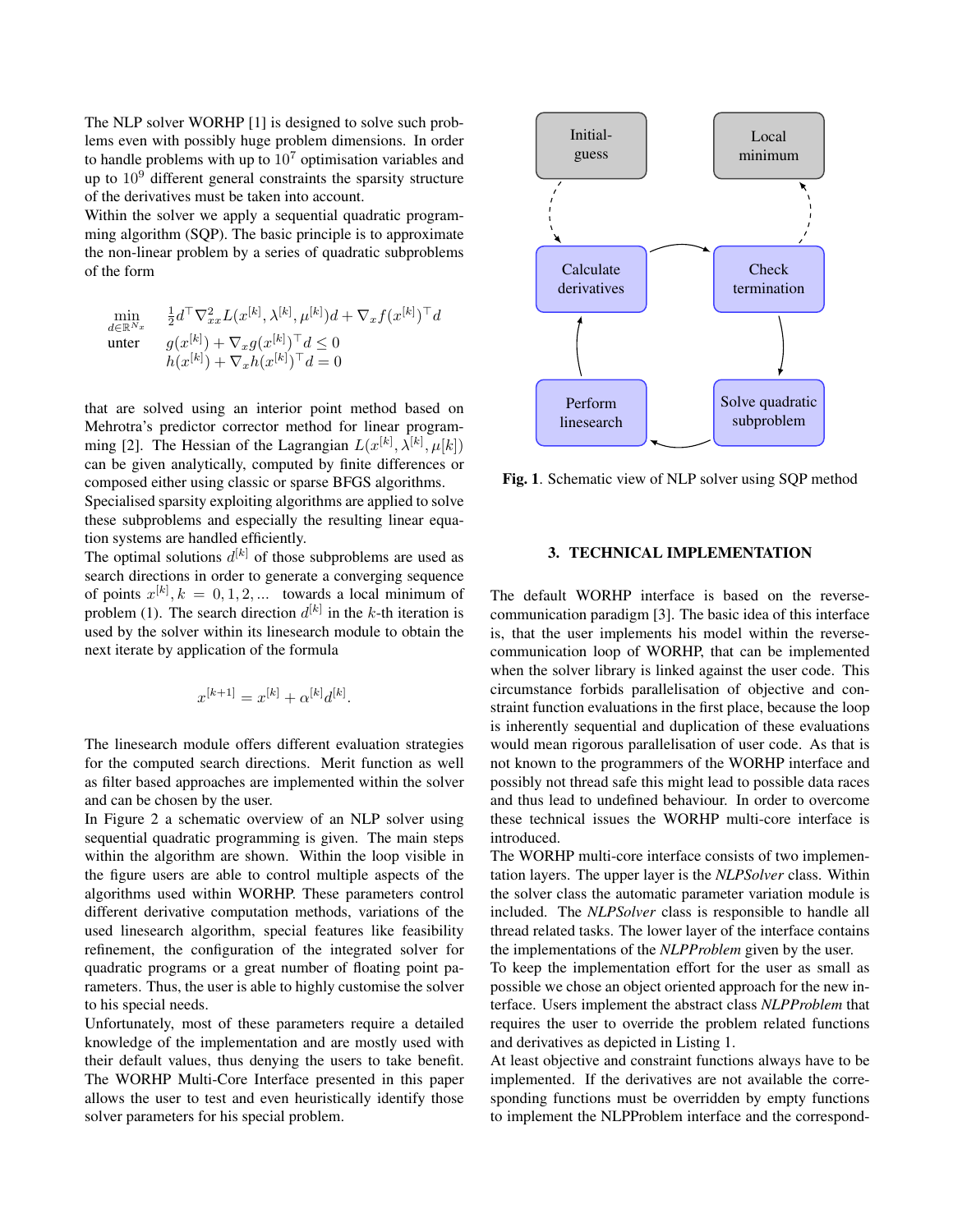ing parameters must be set accordingly to allow WORHP to compute the necessary derivatives by finite differences or use Hessian approximations like BFGS matrices as second order derivatives.

```
class NLPProblem {
public :
/* Prototype for evaluation of
 * objective function */
virtual void evalF(double *f) = 0;
/* Prototype for evaluation of
 * constraints function */
virtual void evalG(double \starG) = 0;
/* Prototype for evaluation of
 * objective gradient */
virtual void evalDF(double *dfVal) = 0;
/* Prototype for evaluation of
 * jacobian of the constraints */
virtual void evalDG(double *dgVal) = 0;
/* Prototype for evaluation of
 * hessian of the lagrangian */
virtual void evalHM(double *hmVal) = 0;
...
};
```
One instance of the concrete user problem is created for each thread that will be used. All problems to be solved are then added to the queue within the solver class. The user specifies a certain number of slots available for the multi-core interface. The number of slots should not exceed the number of available cores on the system. Additionally, one slot should be reserved for the solver class.

The *NLPSolver* class launches the specified number of instances of WORHP in order to solve the user problem with different parameter settings and afterwards oversees the progress of all running threads, processes output and controls the workflow according to the chosen operational mode. The described workflow is sketched in Figure 2. While the worker threads solve their corresponding problems, on each iteration a notice containing information about the iteration progress, current objective value and constraint values is send to the solver class. As those notices are send by multiple threads in parallel a lockfree queue is used as multi producer single consumer container. Similar to an event queue of a graphical user interface the solver class waits for new notices and processes them in order to perform several tasks that are not thread safe like providing output to the user, launching new threads if slots have become available or handle the final results.

# 4. OPERATIONAL MODES

The multi-core interface can be used to achieve multiple results. As mentioned above, the solver can be greatly customised to the users need, but the default parameter settings have been configured in order to perform best on the CUTEst



Fig. 2. Thread organisation through NLPSolver class

and COPS test set in total. Thus, the settings are not specialised for any special kind of problem, but to improve the performance of the solver on the majority of the problems. In their paper about the free lunch theorems Wolpert and Macready [4] point out, that adapting solver parameters for one class of problems always leads to a loss of efficiency for another class. At this point the multi-core interface comes into play and allows the user to apply different parameter settings in parallel to his special problem formulation, thus aiming to increase speed as well as robustness of the solver. Currently WORHP offers 175 parameters, thus users struggle to identify relevant ones to adapt to their problem. Therefore, in order to make the usage of the Multi-Core interface most practical for the user, the interface offers a preconfigured set of parameters that can be altered by the different threads. These different settings have been proven highly beneficial in various situations in order to improve the solvers performance with respect to speed, robustness and quality of the solution. Using automatic code generation realised by a perl script, parameter variations can be specified and are automatically incorporated into the parameter variation module of the solver class. In Listing 2 a short snippet of the default possible settings script is shown.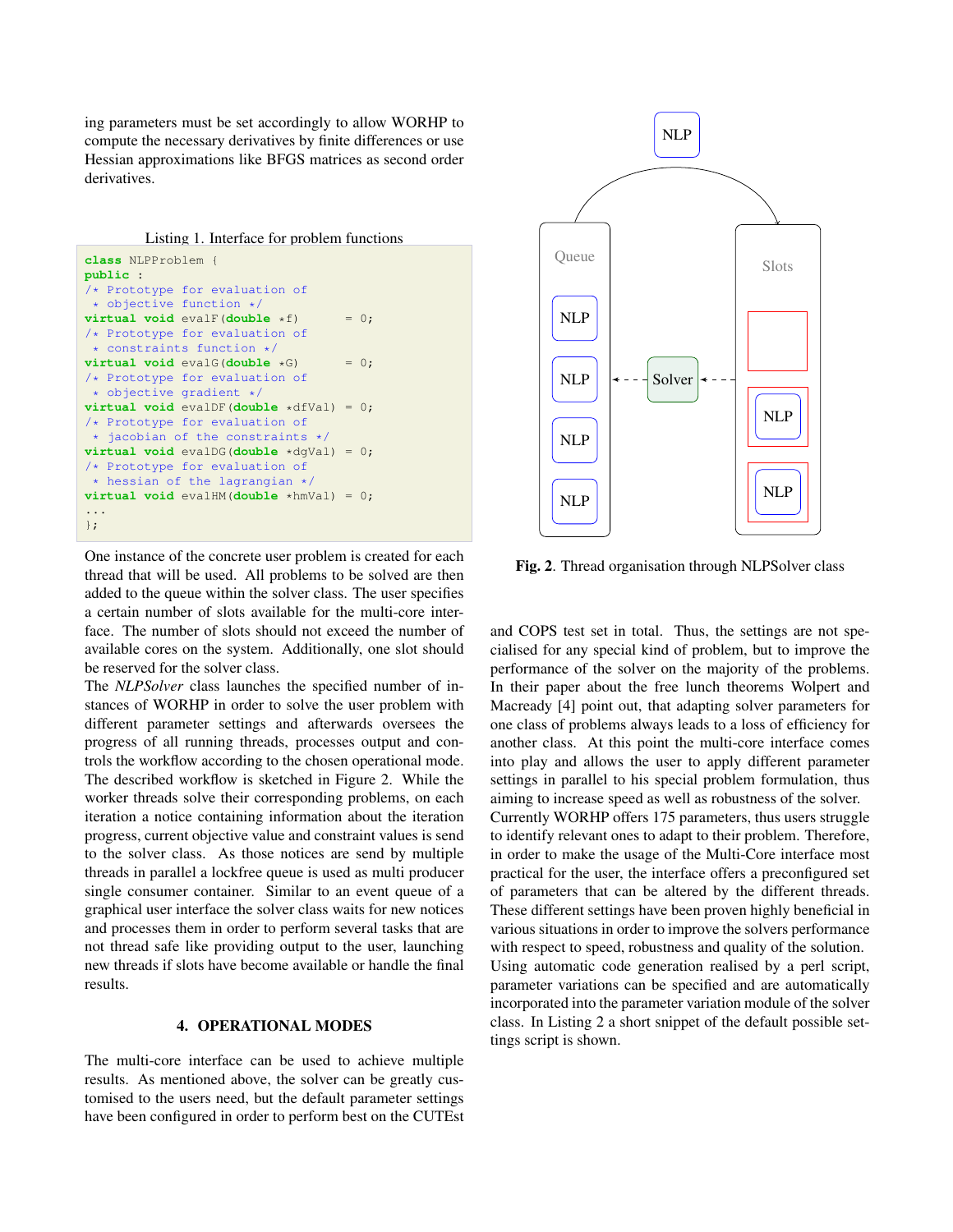Listing 2. Possible settings in script language for automatic code generation of parameter variations

```
//###################################
// This file is organised as follows:
// (Setting) (optional: Requirement)
//###################################
## General Method Parameters
(par->NLPmethod = 3) (par->qp.ipLsMethod == 1)
(par->NLPmethod = 1) ()
## Number of Relaxation Variables
(par->MoreRelax = false) (opt->m > 0)
(par->MoreRelax = true) (opt->m > 0)
## ScaledKKT for Thoroughness
(par->ScaledKKT = true) ()
(par->ScaledKKT = false) ()
```
The script language is organised as follows. Parameter settings that can be exchanged against each other are grouped together and are separated by lines starting with ##. Using a line starting with ## a new sequence of exchangeable parameter settings is commenced. Each line containing a setting consists of two bracketed parts. The first part contains the parameter setting to be set and the second part the requirements that must be met by the problem and the solver in order to apply the setting in the first part. Multiple requirements or settings can be paired within the brackets using the boolean AND operator &&, thus BFGS matrices as second derivatives can be activated and a specific method chosen at the same time.

The first block of exchangeable settings, commented with *General Method Parameters* changes the linesearch method from filter (NLPmethod =  $3$ ) to merit function

(NLPMethod  $= 1$ ). But the usage of the filter is only possible, if the linear solver is able to compute the inertia of the KKT matrix, thus the linear solver method must be chosen correctly beforehand  $(i$ pLsMethod = 1).

The second block alters the number of used relaxation variables based on the ideas described by Powell [5]. In order to relax constraints, obviously the problem must be constrained  $(\text{opt} \rightarrow m > 0).$ 

If no requirement is necessary the second bracket will simply be left empty as shown in the third block.

In the following sections we present different approaches to use the capabilities of this new multi-core interface.

# 4.1. First-Across-The-Line

The principle idea of the First-Across-The-Line (FATL) approach is to run several instances of WORHP in parallel in order to obtain an optimal solution as fast as possible. These instances will be configured with differing parameter sets, with the assumption that this will enable one instance to outperform the others. Once an optimal solution is found, all other instances are terminated, and the solution is returned to the user. Neglecting the slight technical overhead for thread management, startup etc., this approach is never slower than a usual sequential run, and has the potential to yield remarkable



Fig. 3. First-across-the-line: The solver launches multiple threads towards optimal solution  $x^*$ 

speed-up.

The FATL-approach basically wants the solver to work on all threads until one thread finds an optimal solution. WORHP distinguishes between optimal solutions, acceptable solutions and unsuccessful terminations. Only in the first case the multi-core interface should stop working, whereas in the other cases the remaining threads should continue their work. Figure 3 shows the workflow of the First-Across-The-Line approach. In the figure one worker instance reached at a local optimum and thus the remaining worker threads are terminated.

### 4.2. Best-Of-All

WORHP is designed to find local minima of the given problem. Depending on the problem structure the solver is able to find different local minima with different parameter settings. The Best-Of-All mode is designed to overcome this caveat. Again multiple instances of the solver are launched in parallel, but in this case the thread handling solver class waits until all threads have finished their job and compares the achieved results. Thus, the best obtained local minimum is returned to the user. This approach obviously does not focus on speed but on thoroughness.

# 4.3. Parameter Identification

The usage of an NLP solver is often an iterative process for the user. An optimisation run is performed and the result analysed. Afterwards the underlying mathematical model, constraints or the objective function are adapted according to the results achieved. Having adapted everything the solver is run again in order to improve the previous result and evaluate the performed changes. This loop is often processed multiple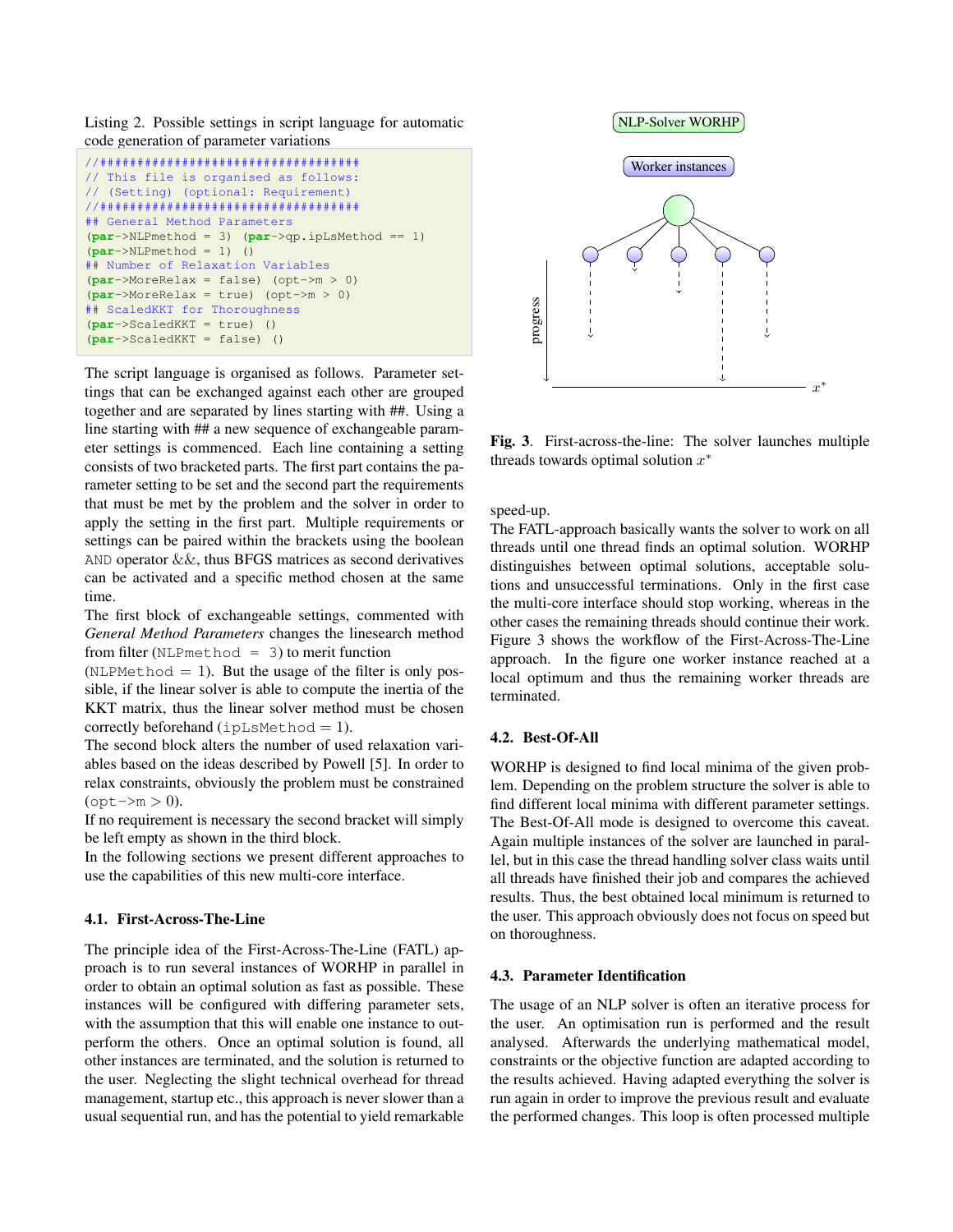times.

Therefore, the application of an optimisation tool is performed often. Still the problem to be solved varies only sligthly from run to run. This motivates the application of the *Parameter Identification* operational mode. The user can supply multiple parameters to be tested within this mode using the automatic code generation explained in the beginning of this section.

Similar to the Best-Of-All mode all threads will be finished first and then the results will be compared. Taking different criteria into account, parameter suggestions for the solver will be generated for the user.

A different approach on parameter tuning specifically focussed on WORHP can be found in the work of Wassel [3]. The predecessor of the parameter identification operational mode, a parallelisation approach on process level rather than on thread level is discussed there. The method described there was used to identify the currently used default parameters and focusses on parameter tuning over a given set of test examples. The application of the new parameter identification mode is realised by switching simply the operational mode of the multi-core interface, in contrast to the old tuning script that required some coding effort and was only used for internal parameter configurations of the solver.

# 5. NUMERICAL RESULTS

The proposed parallelisation approaches for the NLP solver WORHP were tested using the state-of-the-art CUTEst test set from Gould, Orban and Toint [6] that is specifically designed to be thread safe in comparison to its predecessor the CUTEr test set, that was part of the default testing environment of WORHP already. In this section the First-Across-The-Line mode will be applied to the CUTEst test set and the results are compared to the current version of WORHPs basic single thread interface. Furthermore, the parameter identification mode will be used to show the potential of parameter variations on the specific examples.

The CUTEst test set consists of 1149 examples. During our tests we faced some technical issues with 17 examples, therefore the following tests will be performed on the subset of the remaining 1132 examples. The baseline for the multi-core interface using the First-Across-The-Line approach is given by the results achieved by the single threaded interface of WORHP. The solver is run with its default configuration. Termination criteria are an optimality and feasibility tolerance of  $10^{-6}$  each and the complementarity tolerance is set to  $10^{-3}$ . If one of the first two measures is only fulfilled with a tolerance of  $10^{-3}$  the minimum is regarded is acceptable. Analytic derivatives are given and used for all problems. The results are presented in Table 1.

We considered four available cores as a default configuration in most desktop computers and therefore have chosen four parameter settings for the First-Across-The-Line approach in

|              | Quantity | Percent |
|--------------|----------|---------|
| Optimal      | 1065     | 94.08   |
| Acceptable   | 19       | 1.68    |
| Unsuccessful | 48       | 4.24    |
| Total        | 1132     | 100     |

Table 1. Results of single threaded WORHP on subset of CUTEst test set

order to improve the results on the CUTEst test set. The first thread runs with the same configuration as the single threaded WORHP. The second thread activates the additional feasibility refinement feature, the third thread uses a merit function approach instead of the filter during linesearch and the fourth thread will use BFGS matrices instead of the analytic Hessian matrix. In order to identify four beneficial parameter settings some prior knowledge of the solver is required. To overcome this issue for unexperienced users the parameter identification mode will be explained later. Table 2 summarises the used settings in the FATL approach.

The multi-core interface was able to improve the solvers

| <b>Setting</b> | Thr. 1   | Thr. 2   | Thr. 3     | Thr. 4      |
|----------------|----------|----------|------------|-------------|
| Feas. Ref.     | Off      | On.      | Off        | Off         |
| Hessian        | Analytic | Analytic | Analytic   | <b>BFGS</b> |
| Method         | Filter   | Filter   | Merit fun. | Filter      |

Table 2. Used settings in four thread configuration of First-Across-The-Line mode

performance significantly. 1084 examples were solved to optimal tolerances, thus 19 results were improved. The number of unsuccessful runs was reduced by 8 and the number of acceptable solutions by 11 examples. Consequently, the quality of the found local minima was increased from acceptable to optimal tolerance in these cases. The results are shown and compared to the single thread results in Table 3.

|              | Quantity | Change | Percent | Change  |
|--------------|----------|--------|---------|---------|
| Optimal      | 1084     | $+19$  | 95.76   | $+1.68$ |
| Acceptable   |          | –11    | 0.71    | $-0.97$ |
| Unsuccessful | 40       |        | 3.53    | า 71    |
| Total        | 1132.    |        | 100     |         |

In order to yield the best results the chosen settings should

Table 3. Results of multi threaded WORHP on subset of CUTEst test set using First-Across-The-Line approach in comparison to single threaded results

enable different solver instances to perform best. Table 4 shows the distribution of the first terminating threads with the given settings. The First-Across-The-Line approach has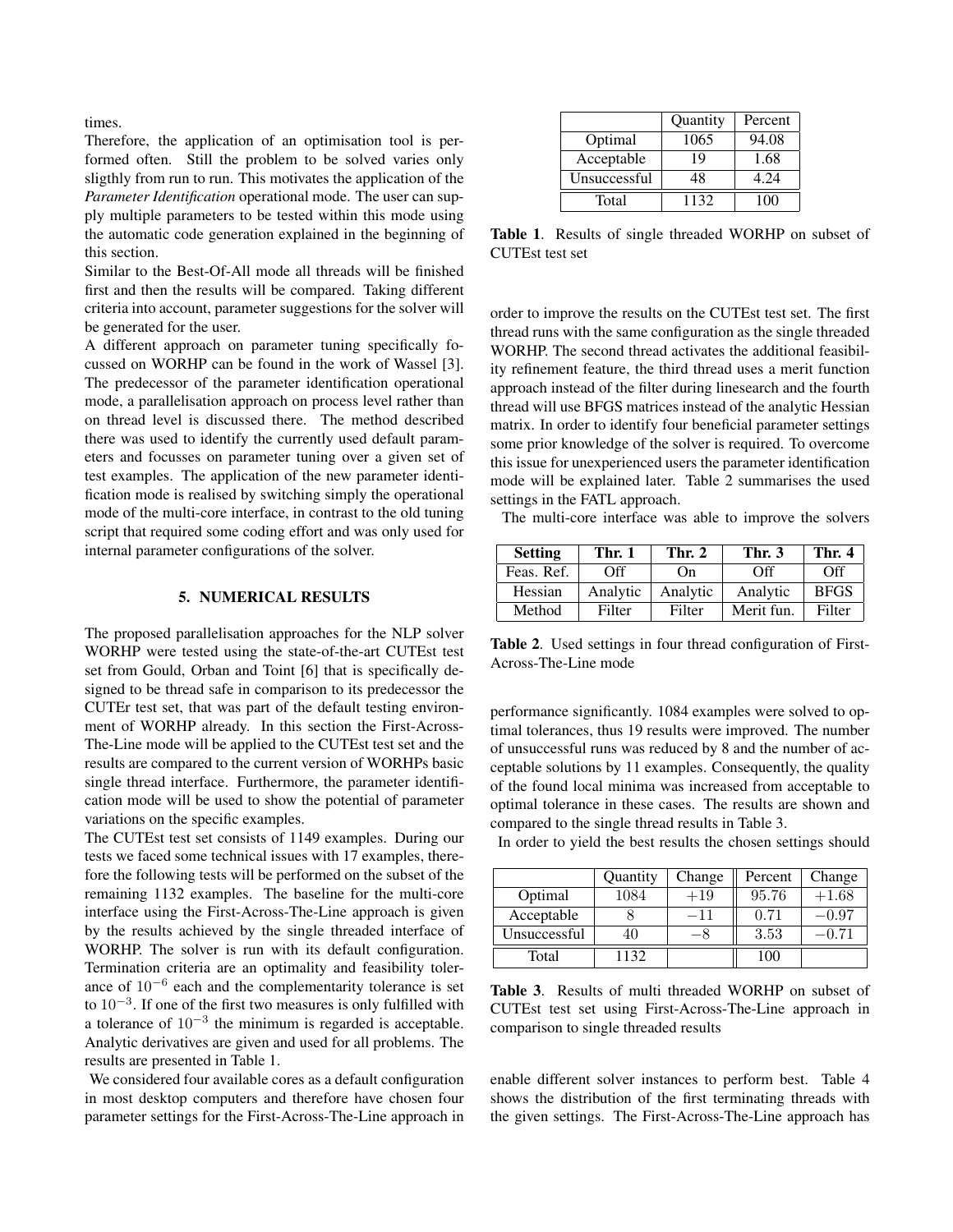| Thread 1 | Thread 2 | Thread 3 | Thread 4 |
|----------|----------|----------|----------|
|          |          |          |          |

Table 4. Number of problems solved fastest by each thread

two different goals. On the one hand the parallel usage of multiple parameter settings is aimed at increasing the quality of the achieved local minima or finding one at all, as shown above. On the other hand the interface is applied in order to yield a speed up of the optimisation run as all threads are terminated upon successful termination of the first thread. The local minima of the single- and multi-threaded WORHP were compared for all examples within the CUTEst test set and for the following timing analysis only optimisation runs finding the same local minimum in both cases will be considered. Deviations of 2 percent of the final objective value were chosen as threshold to determine two results as the same local minimum. From the initial 1132 examples, the singleand multi-thread interface find the same local minimum in 784 cases. The elapsed time of the parallel runs is calculated as user time, not taking cumulative clocks of parallel threads into account. Thus, the FATL approach solves the complete test set in 207 minutes, while the single thread WORHP requires 279 minutes. Therefore, a speed-up factor of 1.3478 is achieved. The results are summarised in Table 5.

The parameter identification mode is applied to the *DTOC6*

| Multi Thread (FATL)   Single Thread   Speed-up factor |          |        |
|-------------------------------------------------------|----------|--------|
| $207$ min.                                            | 279 min. | 1.3478 |

Table 5. Timing results and speed-up factor for First-Across-The-Line approach in comparison to single threaded WORHP

example. This test problem consists of 10001 variables and 5000 constraints. The multi-core interface is configured to vary the linesearch method, use analytic Hessian or a BFGS like alternative and activate the feasibility refinement. Thus, 8 different settings can be combined. Table 6 gives a short overview on this configuration. The user can determine a

| <b>Setting</b>                | Value 1  | <b>Value 2</b> |
|-------------------------------|----------|----------------|
| Linesearch method             | Filter   | Merit function |
| <b>Feasibility Refinement</b> | On       | Off            |
| Hessian                       | Analytic | <b>BFGS</b>    |

Table 6. Possible values for different settings and any combination thereof for parameter identification mode

number of simultaneously runnable threads according to his system specification. All problems assigned to the solver are solved. Upon termination of all tasks, the solver evaluates the results with respect to different criteria. Currently

the parameter identification mode is configured to provide the configuration with the least number of required major iterations which correlates directly to the number of derivative evaluations necessary and quadratic subproblems to be solved. Furthermore, as WORHP is a local optimisation software the settings leading to the best objective function value are determined by the parameter identification mode.

Listing 3. Snipppet of results from parameter identification mode for DTOC6 example

| Thread 2:<br>$par$ $>>$ NLPmethod = 1;<br>$par$ $\rightarrow$ UserHM = true;<br>$par \rightarrow$ RefineFeasibility = 2;<br>Final values after iteration 7:<br>Final objective value  1.4290199970E+05<br>Final constraint violation<br>1.1559653998E-07<br>Final KKT conditions  9.2700494022E-09<br>Successful termination: Optimal Solution Found.<br>### Best objective value achieved by these settings ###<br>Thread 1:<br>$par \rightarrow NLP$ method = 3;<br>$par$ $\rightarrow$ UserHM = true;<br>$par \rightarrow$ RefineFeasibility = 2;<br>Final values after iteration 18:<br>Final objective value  1.3485126076E+05<br>Final constraint violation<br>7.0624611073E-07<br>4.5137218774E-10<br>Final KKT conditions<br>Successful termination: Optimal Solution Found. | ##<br>##<br>WMCI parameter identification mode<br>### Least major iterations required by these settings ### |
|--------------------------------------------------------------------------------------------------------------------------------------------------------------------------------------------------------------------------------------------------------------------------------------------------------------------------------------------------------------------------------------------------------------------------------------------------------------------------------------------------------------------------------------------------------------------------------------------------------------------------------------------------------------------------------------------------------------------------------------------------------------------------------------|-------------------------------------------------------------------------------------------------------------|
|                                                                                                                                                                                                                                                                                                                                                                                                                                                                                                                                                                                                                                                                                                                                                                                      |                                                                                                             |
|                                                                                                                                                                                                                                                                                                                                                                                                                                                                                                                                                                                                                                                                                                                                                                                      |                                                                                                             |
|                                                                                                                                                                                                                                                                                                                                                                                                                                                                                                                                                                                                                                                                                                                                                                                      |                                                                                                             |
|                                                                                                                                                                                                                                                                                                                                                                                                                                                                                                                                                                                                                                                                                                                                                                                      |                                                                                                             |
|                                                                                                                                                                                                                                                                                                                                                                                                                                                                                                                                                                                                                                                                                                                                                                                      |                                                                                                             |
|                                                                                                                                                                                                                                                                                                                                                                                                                                                                                                                                                                                                                                                                                                                                                                                      |                                                                                                             |
|                                                                                                                                                                                                                                                                                                                                                                                                                                                                                                                                                                                                                                                                                                                                                                                      |                                                                                                             |

In Listing 3 the results for the parameter identification mode applied to the DTOC6 example are shown. In order to reduce the number of major iterations as efficiently as possible, the user should use a merit function approach with analytic Hessian and use the additional feasibility refinement. In this case only seven iterations are required. This speed-up comes at the cost of a slightly higher objective function value of  $1.429 \cdot 10^5$ , whereas the multi-core interface was able to identify five settings leading to an objective function value of  $1.349 \cdot 10^5$  with at best 18 necessary major iterations.

# 6. CONCLUSION AND OUTLOOK

We presented a straight forward parallelisation approach for the NLP solver WORHP. Multiple problem instances are run in parallel and depending on the users choice the parallelism can be used to achieve different goals. In order to decrease the time necessary to obtain a local minimum all remaining threads can be terminated, when the first local minimum is found. Alternatively, the user can apply the multi-thread interface to increase the thoroughness of the optimisation run, as the interface waits for all running threads to terminate and pick the best obtained local minimum afterwards. This Best-Of-All approach can be extended to do some parameter identification for the solver for an user given particular problem. Again all threads continue until they finish. Afterwards all results are analysed and different parameter settings are